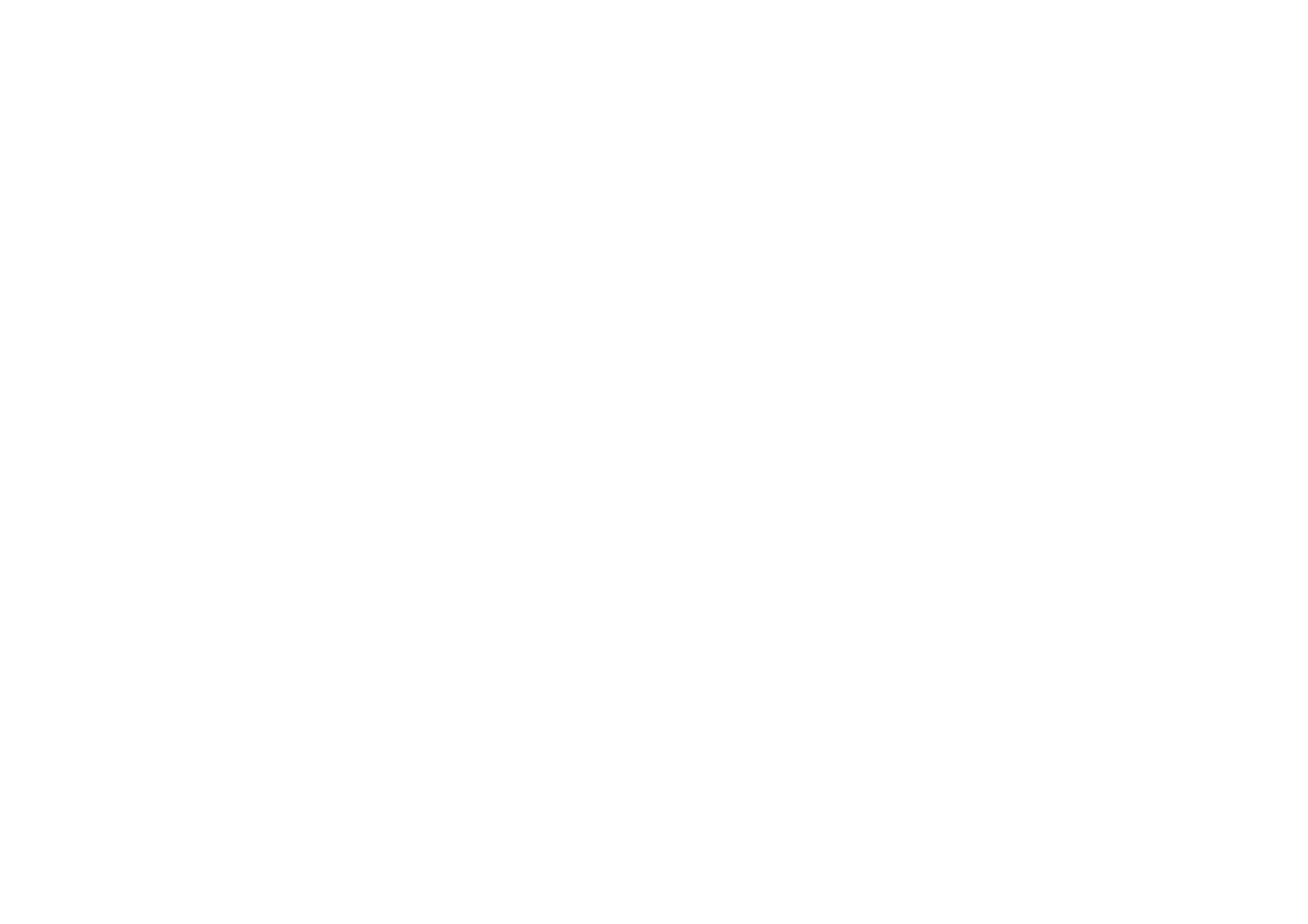### CONVENTIONS USED IN THIS REPORT

### **إحصاءات موجزة** *Statistics Summary*

### **جدول 1.1** *1.1 Table*

The population figures for the years (1997-2000) represent the estimated population based on 1991 census. While the 2001 estimate based on the 2001 census.

### **جدول 1.3** *1.3 Table*

Physicians: Number of Arabian Gulf University physicians is included as a total within the government sector because these physicians are practicing at government hospitals and health centers.

### **جدول .5 1** *1.5 Table*

Total cost: includes direct expenditure and part of the in-direct expenditures such as training, maintenance and administration. All direct expenditures are presented in the Financial Resources chapter.

Allied health resources: number of physicians etc stated under Training Directorate because some of these resources are officially reporting to Training Directorate.

Muharraq Maternity Hospital: in previous years data belong to long stay wards in Muharraq hospital was included within Muharraq hospital, but in this edition it is included with Geriatric hospital data.

Out-patients visits by health center shown in this table represent the total of following visits: General, Dental, child screening and antenatal clinics.

### **الإحصاءات السكانية والديموغرافية** *Statistics Demographic & Census*

Population figures used in this chapter based on the latest census April, 2001and provided by the Central Statistics Organization. We have used Population Estimates in 1 July 2001 for calculating all related rates & percentages.

Population estimates by region: the Central Statistics Organization method is used which depends on fixed percentage of population distribution by region, nationality and sex in 2001.

بيانات السكان الموضحة بالجدول للأعوام (1997 – 2000) تعكس النقدير ات السكانية معتمدة على التعداد للسكان لعام <sup>1</sup>991 . بينما بيانات <sup>200</sup><sup>1</sup> تمثل تقدير السكان معتمداَ على تعداد <sup>200</sup>1 .

الأطباء: بيانات القطاع الحكومي تشمل عدد أطباء جامعة الخليج العربي وذلك لممار ستهم المهنة في المر اكز والمستشفيات الحكومية بنظام جزئي.

مجموع التكلفة: يشمل المصروفات المباشرة وجزء من المصروفات الغير مباشرة (كالتدريب،الصيانة، الإدارة)، أما بالنسبة للمصروفات المباشرة فهي موضحة في فصل الموارد المالية. تكلفة عيادة الزلاق وعيادة جو وعسكر: مدرجة مع تكلفة المراآز الصحية في المنطقة الرابعة.

القوى العاملة الطبية والمساندة: تم إدراج بعض البيانات مثل الأطباء...الخ تحت إدار ة التدريب لأنهم يتبعون هذه الإدارة.

مستشفى المحر ق للو لادة: بيانات أجنحة الإقامة الطويلة في مستشفى المحر ق للو لادة كانت في السنو ات السابقة موضحة ضمن بيانات المستشفى ولكن في هذا العام تم دمجها ضمن بيانات مستشفى العجزة .

زيارات العيادات الخارجية حسب المركز الصحي المبينة في هذا الجدول تمثل مجموع : زيارات العيادات العامة والأسنان <sup>و</sup> زيارات فحص الأطفال وزيارات الحوامل.

البيانات المتعلقة بالسكان والموضحة في فصل الإحصاءات السكانية مصدرها الجهاز المركزي للإحصاء و هي تتعلق بآخر تعداد تم عمله في أبريل 2001 ، ولكن عند احتساب المعدلات والنسب التي لها علاقة بالسكان فلقد تم الاعتماد على تقديرات السكان في <sup>1</sup> يولية <sup>200</sup><sup>1</sup> جدول 2.7

تقديرات السكان حسب المنطقة: تم استخدام الطريقة المتبعة في الجهاز المركزي للإحصاء حيث يتم تقدير السكان حسب المنطقة والجنسية والنوع بتثبيت التوزيع النسبي للسكان حسب المنطقة والجنسية والنوع لعام .200<sup>1</sup>

الإصطلاحات المستخدمة في التقرير صفحة *xiv*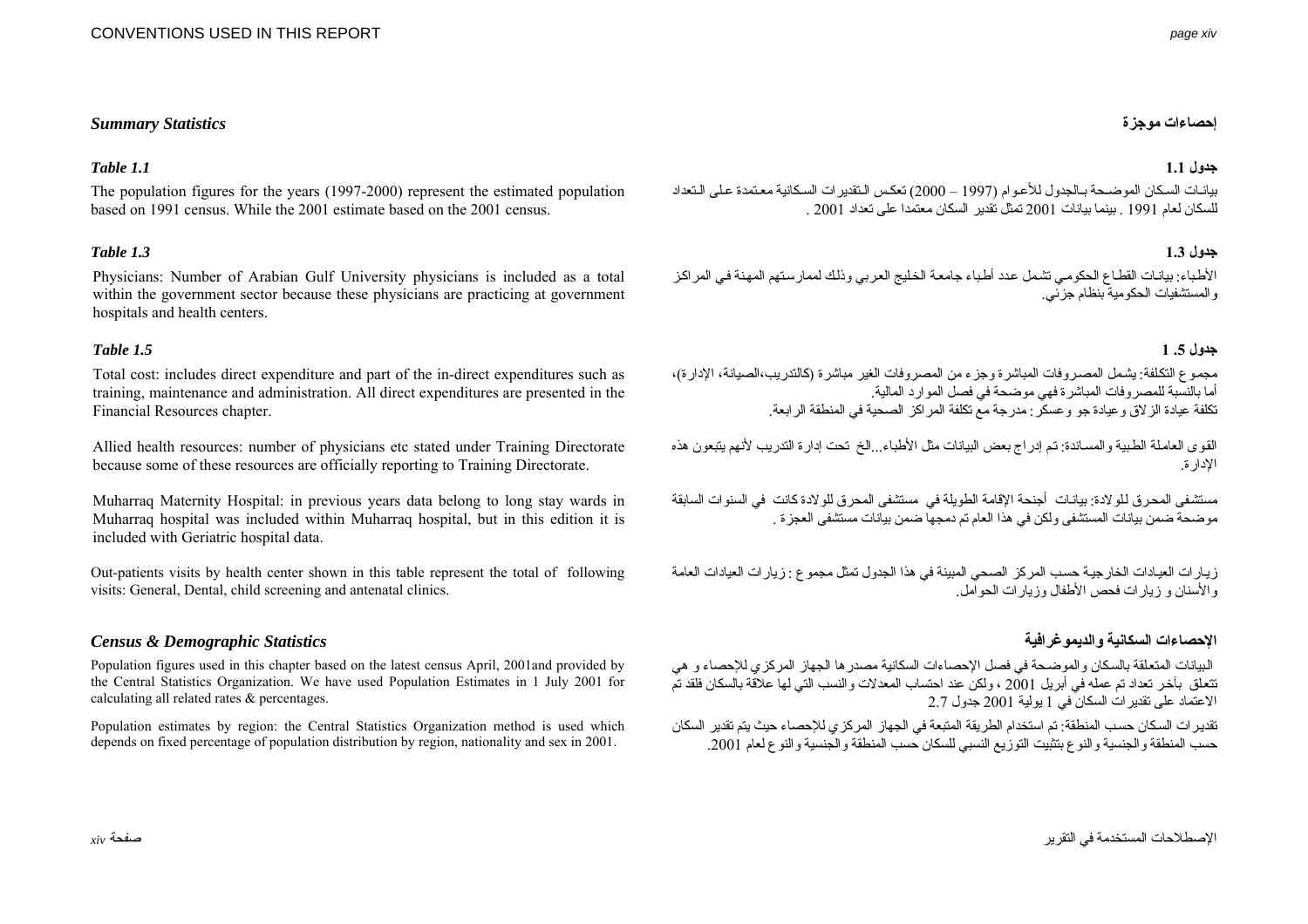### **الصحة**

لقاح الحصبية كجر عة أولى واللقاح الثلاثي (الحصية ، الحصية الألمانية ، أبو كعب) كجر عة ثانية تم استبدالهما باللقاح الثلاثي (الحصبة ، الحصبة الألمانية ، أبو كعب) كجرعة أولى للأطفال في السنة الأولى من العمر والجرعة الثانية عند سن 6-4 سنوات منذ عام <sup>1</sup>999 .

الجرعة الأولى : تم استبدال لقاح الحصبة باللقاح الثلاثي (الحصبة ، الحصبة الألمانية ، أبو كعب) كجرعة أولى للأطفال عند سن سنة واحدة بدلاً من تسعة شهور منذ عام <sup>1</sup><sup>999</sup> مما أدى إلى رفع نسبة التغطية بالتطعيم.

الجرعة الثانية : انخفاض نسبة تغطية لقاح الحصبة في عام 2001 بلقاح ثلاثي (الحصبة ، الحصبة الألمانية ، أبو آعب) للجرعة الثانية للأطفال 6-4 سنوات نتيجة للحملة الوطنية في عام <sup>1</sup><sup>999</sup> ، حيث تم استثناء الأطفال الذين تم تطعيمهم بجر عة ثانية في الحملة وكانوا محصنين بجر عة أولى سابقة من الحصية أو اللقاح الثلاثي MMR (الحصبة ، الحصبة الألمانية ، أبو كعب )

مركز الدير الصحي : يقدم خدمات رعاية الحوامل في مركز المحرق الصحي . خدمات ر عاية الأمومة والطفولة: غير متوفرة في تلك العيادات ولكن تقدم في المراكز التابعة لها .

نسبة التغطية بلقاح التيتانوس للحوامل: أغلب النساء الحوامل قد تلقين لقاح التيتانوس في مرحلة الطفولة أو عن طريق حملات تطعيم المدارس ، فمن الطبيعي أن تنخفض نسبة تطعيمهن مع مرور الوقت .

نسبة الأطفال المحميين عند الولادة بلقاح التيتانوس ضد مرض التيتانوس الوليدي: هذه النسبة سترتفع بشكل طبيعي لاآتساب الأطفال المناعة من أمهاتهن اللاتي تم تطعيمهن بجرعتين أو أآثر في أي وقت من حياتهن

# **العامة** *Health Public*

### **جدول 6.3** *6.3 Table*

Measles vaccine as single antigen dose 1 and MMR as dose 2 was replaced by  $MMR_1$ at one year of age and MMR2 at 4-6 years of age since 1999.

MMR<sub>1</sub>: A shift of Measles vaccine from the age of 9 months to age 1 year leads to progress in coverage of Measles dose  $1 \,(MMR_1)$ .

MMR<sub>2</sub>: The coverage of Measles dose 2 (MMR<sub>2</sub>) reduce since 2001 due to the effect of the National Measles Campaign conducted in 1999, as children who received the campaign dose and previous dose of Measles or MMR will not be vaccinated with MMR at school entry.

### **جدول 6.5** *6.5 Table*

Dair H.C. Antenatal services is done at Muharraq H.C. MCH services are not available for these clinics, but the services are given at the corresponding H.C.

### **جدول 6.6** *6.6 Table*

Percentage Coverage of TT will normally be decreased by time as most of the pregnant women were immuned due to childhood or school vaccination.

Percentage Coverage for child protection at birth (CPB) by tetanus vaccination against tetanus neonatorum will normally be increased by the number of newborns protected at birth against tetanus from their mother who received 2 doses or more of tetanus any time in her life.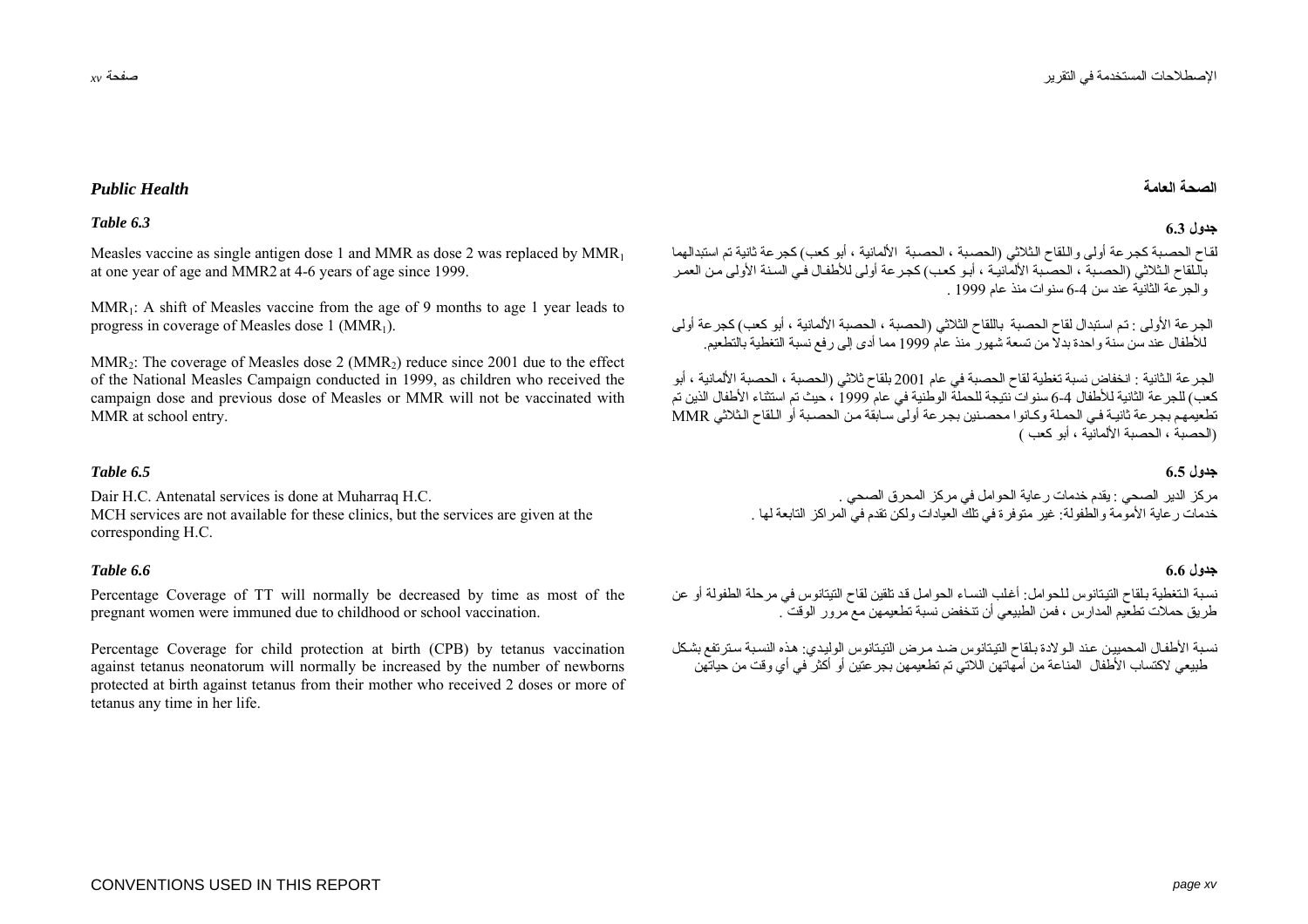# **الرعاية الصحية الأولية** *Care Health Primary*

Health centers with no antenatal services are referred to other health centers as follows:

- Antenatal services for Dair H.C. patients is offered in Muharraq H.C.
- This service is offered for Jaw & Asker Clinic patients in Hamad Kanoo H.C.
- This service is offered for Zallaq clinic patients in Kuwait H.C.

Mohamed Bin Jassim Kanoo H.C. was officially opened at the end of December 2001, therefore data belong to that period was included within Hamad Kanoo H.C in this edition only and in next year will be presented separately.

### **جدول 7.10** *7.10 Table*

% pregnant women received Tetanus Toxoid: there are discrepancy between percentage shown in this table and table 6.6 in Public Health because of using different dominators, in Primary health care chapter percentage is calculated as Ministry of Health level:

Pregnant women received  $2^{nd}$  dose or more of Tetanus Toxoid  $\times$  100 Antenatal initial visits

Where in Public Health chapter it is calculated as Kingdom level:

Pregnant women received  $2<sup>nd</sup>$  dose or more of Tetanus Toxoid  $\times$  100 Total registered live births

This difference occurs in this edition because in previous year same dominator was used in both chapters which is the total antenatal visits , but this year Public Health decided to change the dominator to registered live births because it covers all health institutions in Kingdom of Bahrain, where is the number of antenatal visits covers health centers only. This matter will be investigated further with both parties in order to agree on one method of calculation to be presented in the next edition.

خدمات ر عاية الحو امل غير متوفر ة في بعض المر اكز الصحية، لذا يتم تقديمها في المر اكز التالية:

- تقدم خدمات رعاية الحوامل لمرضى مرآز الدير الصحي في مرآز المحرق الصحي .
	- تقدم خدمات الرعاية لمرضى عيادة جو وعسكر في مرآز حمد آانو الصحي
		- تقدم خدمات الرعاية لمرضى عيادة الزلاق في مرآز الكويت الصحي .

مركز محمد بن جاسم كـانو : تم إلحاق البيانات المتعلقة به مع مركز حمد كانو الصحي حيث تم افتتاحه رسميا في نهاية عام <sup>200</sup><sup>1</sup> على أن يتم توضيحه بشكل منفصل في العدد القادم.

نسبة التغطية بلقاح التيتانوس للحوامل: يوجد اختلاف في النسبة الموضحة في هذا الجدول و جدول 6.6 في الصحة العامة بسبب استخدام مقامين مختلفين، ففي فصل الرعاية الصحية الأولية تم الاحتساب على مستوى المراكز الصحية التابعة لوزارة الصحة كالآتي:

> عدد الحوامل اللاتي طعمن بالتيتانوس جرعتين أو أآثر × 1<sup>00</sup> جملة زيارات الحوامل (زيارة أولى)

بينما في فصل الصحة العامة تم الاحتساب على مستوى المملكة آالآتي:

عدد الحوامل اللاتي طعمن بالتيتانوس جرعتين أو أآثر × 1<sup>00</sup> جملة المواليد الأحياء المسجلين

وهذا الاختلاف في هذا الإصدار فقط لأن في التقرير السابق تم استخدام مقام واحد في الفصلين وهو جملة زيار ات .<br>الحوامل ولكن هذا العام قررت إدارة الصحة العامة الاعتماد على المواليد المسجلين لأن هذا العدد يغطي جميع المؤسسات الصـحية في مملكة البحرين لذا يعتبر أكثر دقة بينما جملة الحوامل المستخدم سابقاً يغطي المراكز الصحية الحكومية فقط .وسيتم التحقق مع الطرفين من أجل الاتفاق على عرض نسبة موحدة من حيث طريقة الاحتساب والعرض في التقرير القادم.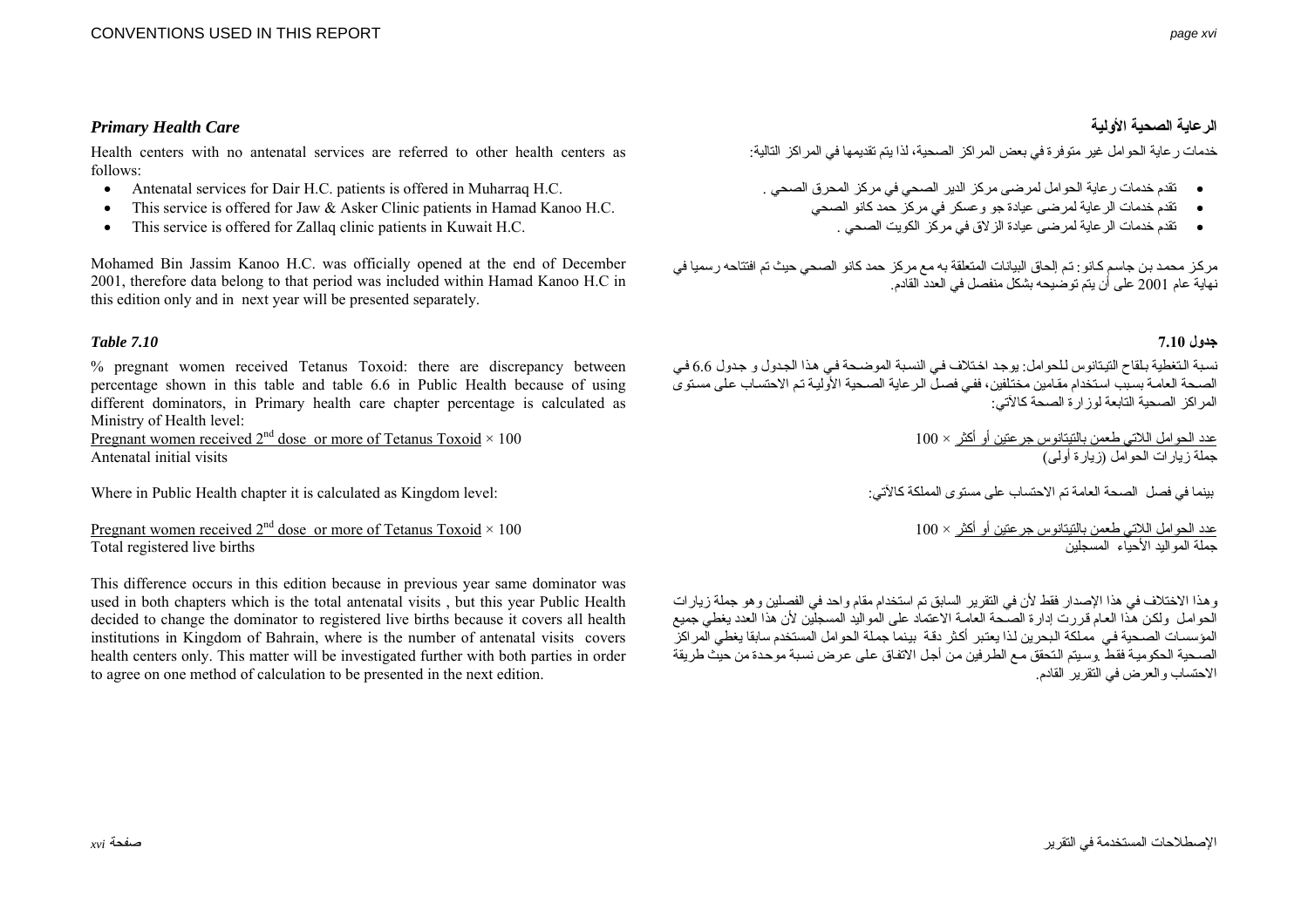### **الإحصاءات الحيوية** *Statistics Vital*

**الموالي?د المب?لغ ع?نهم** هم المواليد الذين تم التبليغ عن ولادتهم عن طريق المستشفيات ولكن لم تجرى لهم إجراءات التسجيل وإصدار شهادة ميلاد. إن عدد المواليد المبلغ عنهم هو العدد المستخدم في احتساب المعدلات المتعلقة ببالمو اليد مـاعدا المعدلات حسب الجنسية فهي تحسب باستخدام عدد المو اليد المسجلين كما هو موضح في جدول 1.8

<mark>المواليد المسجلين</mark> هم المواليد الذين ولدوا وسجلوا في نفس السنة مضاف إليهم المواليد الذين ينتمون لنفس السنة ولكن تسجيلهم تم خلال الـ<sup>3</sup> شهور الأولى من السنة التالية.

> **معدل وفيات الرضع لعام <sup>1</sup>999**<sup>=</sup> وفيات الرضع أقل من سنة لعام <sup>1</sup><sup>999</sup> <sup>×</sup>1<sup>000</sup> المواليد الأحياء لعام <sup>1</sup><sup>999</sup>

وفيات الرضع <sup>=</sup>1<sup>02</sup> ( لا تشمل <sup>27</sup> من الخدج أقل من <sup>25</sup> أسبوع من الحمل توفوا بعد الولادة مباشرة) المواليد الأحياء <sup>=</sup>13,1<sup>87</sup> ( بدون الخدج تحت <sup>25</sup> أسبوع الذين توفوا بعد الولادة مباشرة )

> معدل وفيات الرضع لعام <sup>1</sup><sup>999</sup> <sup>=</sup>1<sup>02</sup> <sup>×</sup>1<sup>000</sup> = 7.7 13,187

**جدول 9.1** *9.1 Table* قسم الولادة : يشمل <sup>20</sup> سرير في جناح النفاس والولادة. جملة الأسرة في مجمع السلمانية الطبي: لا تشمل أسرة الرضع في وحدة العناية الخاصة بالمواليد. جناح 62 للإقامة لفترة قصبرة: تم دمج أسرة هذا الجناح مع قسم الباطنية في عام 1998 ، وفي عام 2001 تم افتتاحه ثانية تحت خدمات أخرى .

جناح 12 : يستخدم كجناح احتياطي في حالة وجود تصليحات في أي من أجنحة مجمع السلمانية الطبي.

*Reported Births* are births reported by medical institutions usually hospitals. Total reported births figure is used in calculating rates related to births except rates by nationality we used Registered births figure as it is mentioned in T1.8

*Registered Births* are births notified to the civic authorities when a birth certificate is sought for a child. This is all births in the year including those that took place in the year but were registered during the 1<sup>st</sup> three months of the following year.

*Infant Mortality Rate 1999* = Infants deaths  $\leq 1$ yr in 1999  $\times$  1000 Live births in 1999

Infants deaths = 102 (excluding 27 cases of extreme prematurity under 25 weeks of gestation that perish shortly after birth) Denominator = 13,187 (excluding 27 cases of extreme prematurity). under 25 weeks of gestation that perish shortly after birth) Infant mortality rate in  $1999 = 102 \times 1000 = 7.7$ 13,187

# **الرعاية الصحية الثانوية / مجمع السلمانية الطبي** *Complex Medical Salmaniya/Care Health Secondary*

Obstetrics: include 20 beds in Labor and Delivery Ward.

Totals excluding Special Care Baby Unit.

Short Stay Beds (Ward 62) added to Medical Department in 1998 and re-opened in 2001 under Others.

Decanter: to be used in case of renovation of any ward.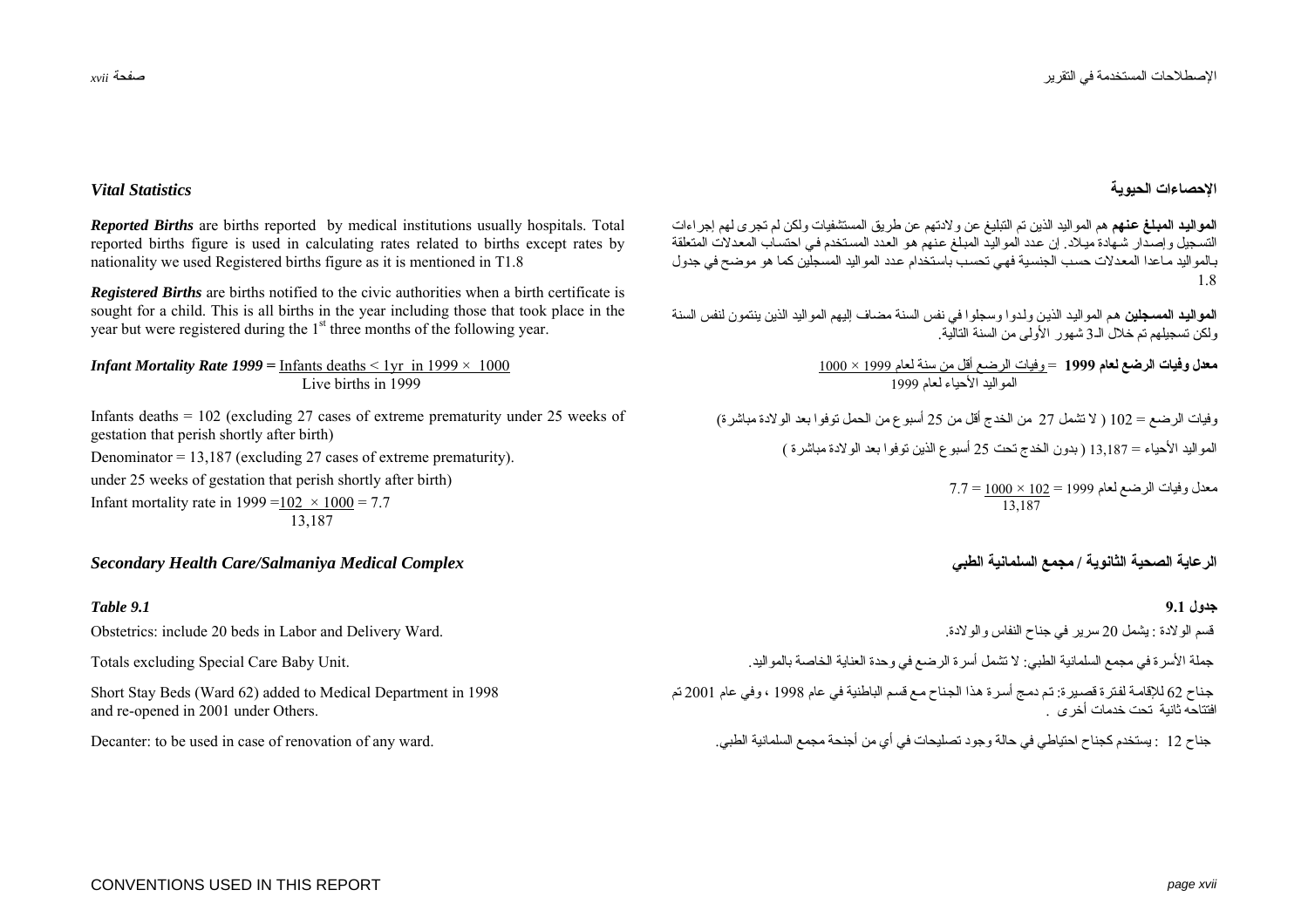### **جدول 9.2** *9.2 Table*

Beds in Surgical department has been used for dental inpatients, so the total admission of the surgical department includes dental inpatients to enable the calculation for the other utilization of beds indicators in the table.

### **جدول 9.3** *9.3 Table*

Private ward 413: data is already included within the related departments, except number of beds.

### **جدول 9.18** *9.18 Table*

Total outpatients visits: Visits to the physiotherapy, occupational therapy and day case unit has been separated form the total outpatients visits.

Physiotherapy: physiotherapy services in health centers were started at Ibn Sina in 1992 and at National Bank of Bahrain health center in 1996, administratively they were reported to Salmaniya Medical Complex and their data also was included within Salmaniya Complex. In July 2001, these services were officially separated from Salmaniya Medical Complex therefore their data were excluded from this table and presented in the Primary Health Care(Table 7.14).

تم استخدام أسر ة قسم الجر احة لمر ضى الأسنان، لذا تم دمج البيانات المتعلقة بهم مع قسم الجر احة ليتسنى احتساب مؤشرات قياس استخدام الأسرة الموضحة بالجدول.

الجناح الخاص 413: الأعداد والمعدلات التابعة لهذا الجناح (ما عدا عدد الأسرة) تم احتسابهم ضمن الأقسام الفرد.<br>الطبيبة وقد تم ذكر هم مر ة أخرى بشكل منفصيل بسبب إن عدد الأسرة في هذا الجناح لا يمكن إدراجه تحت قسم معين.

جملة زيارات العيادات الخارجية: تم فصل زيارات الخدمات العلاجية ( العلاج الطبيعي، العلاج المهني ووحدة الإقامة القصيرة) عن جملة الزيارات للعيادات الخارجية.

العلاج الطبيعي: لقد بدء توفير. خدمات العلاج الطبيعي في الرعاية الصحية الأولية بمركز ابن سينا عام 1992 وفي مركز بنك البحرين الوطني 1996 ، حيث كانت إدارة هذه الخدمات تتبع إدارة قسم العلاج الطبيعي في مجمع السلمانية الطبي . ولكن في يوليه 2001 تم فصل تلك الخدمات عن إدارة مجمع السلمانية الطبي . وبناء على ذلك فلقد تم ترحيل البيانات المتعلقة بذلك إلى فصل الرعاية الصحية الأولية جدول 7.14 .